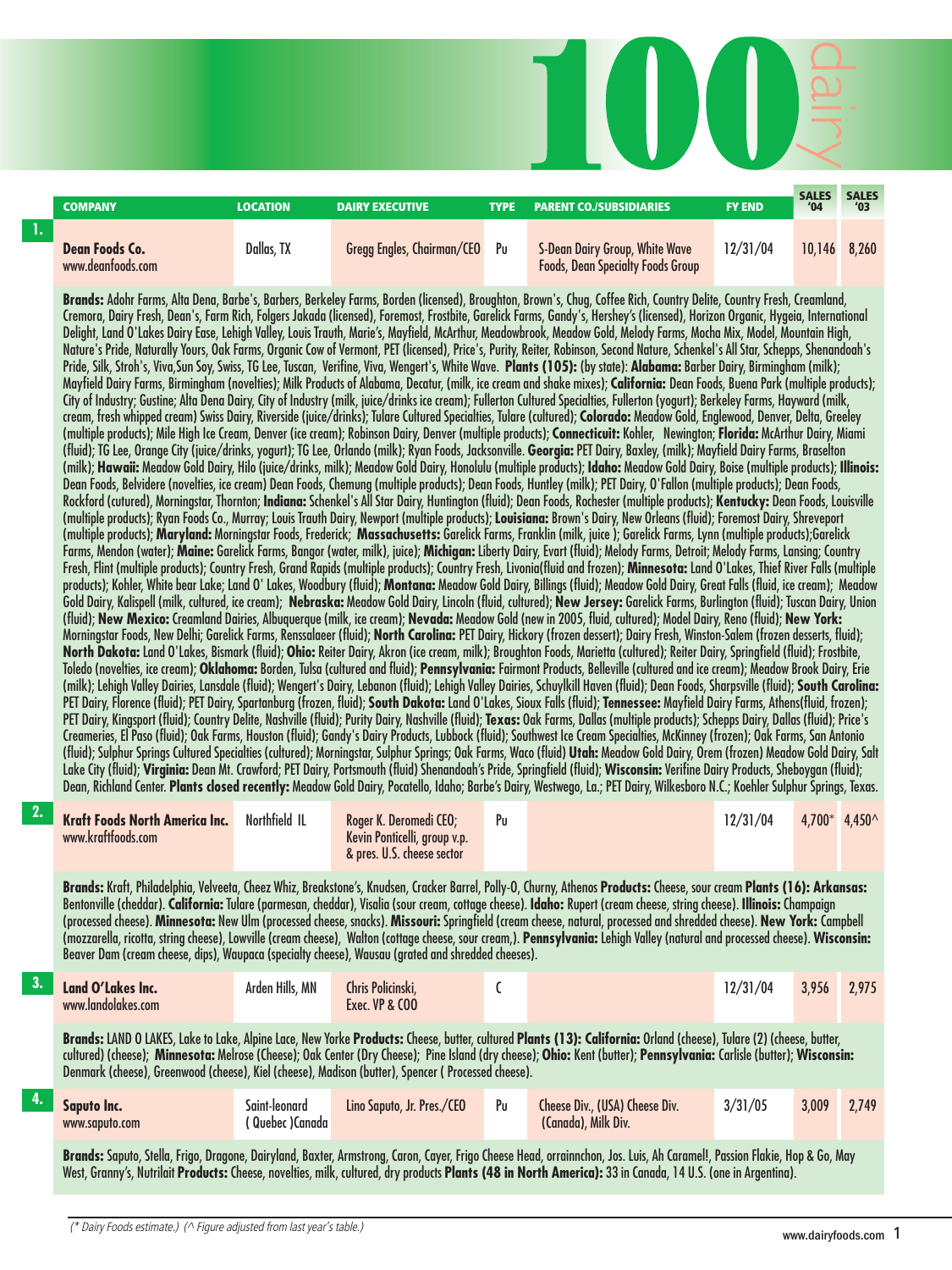

|                  | <b>COMPANY</b>                                                                 | <b>LOCATION</b> | <b>DAIRY EXECUTIVE</b>                  | <b>TYPE</b> | <b>PARENT CO./SUBSIDIARIES</b>                                                                                                                                                                                                                                                                                                                                                                                                                                                                                                                                                                                                                                                                                                                                                                                                                                                                                                                                                                                                                                                                                                                                                                                                                                                                                                                                                                                                                                                                                                                                             | <b>FY END</b> | <b>SALES</b><br>'04 | <b>SALES</b><br>'03 |
|------------------|--------------------------------------------------------------------------------|-----------------|-----------------------------------------|-------------|----------------------------------------------------------------------------------------------------------------------------------------------------------------------------------------------------------------------------------------------------------------------------------------------------------------------------------------------------------------------------------------------------------------------------------------------------------------------------------------------------------------------------------------------------------------------------------------------------------------------------------------------------------------------------------------------------------------------------------------------------------------------------------------------------------------------------------------------------------------------------------------------------------------------------------------------------------------------------------------------------------------------------------------------------------------------------------------------------------------------------------------------------------------------------------------------------------------------------------------------------------------------------------------------------------------------------------------------------------------------------------------------------------------------------------------------------------------------------------------------------------------------------------------------------------------------------|---------------|---------------------|---------------------|
| 5.               | <b>Schreiber Foods Inc</b><br>www.sficorp.com                                  | Green Bay, WI   | Larry Ferguson, Pres./CEO               | Pr          |                                                                                                                                                                                                                                                                                                                                                                                                                                                                                                                                                                                                                                                                                                                                                                                                                                                                                                                                                                                                                                                                                                                                                                                                                                                                                                                                                                                                                                                                                                                                                                            | 9/30/04       | 2,700* 2,200*       |                     |
|                  | Louis (cream cheese) and Pittsburgh (cheese).                                  |                 |                                         |             | Brands: Schreiber, School Choice, Clearfield Deli, La Feria, American Heritage, Pauly Products: Cheese, cream cheese, butter, blends Plants (16): Tempe, Ariz. (cheese);<br>Carthage, Clinton (2), Monett & Mount Vernon, Mo. (all cheese); Logan & Smithfield, Utah (cheese); Green Bay, Wis. (2 plants-one cheese, one butter), Wisconsin Rapids, Wis.<br>(cheese); Gainesville, Ga.(cheese); Shippensburg, Pa.; Stevensville Texas (cream cheese). Acquired from Level Valley in 2004: West Bend, Wis.; Antioch, Tenn. Closed in 2004 : St.                                                                                                                                                                                                                                                                                                                                                                                                                                                                                                                                                                                                                                                                                                                                                                                                                                                                                                                                                                                                                             |               |                     |                     |
| 6.               | <b>HP Hood LLC</b><br>www.hphood.com                                           | Chelsea, MA     | John Kaneb, Chairman,<br>Pres./CEO      | Pr/Su       | <b>P-Catamount Co.; Subsidiary divisions</b><br>are Crowley Foods, Kemps LLC                                                                                                                                                                                                                                                                                                                                                                                                                                                                                                                                                                                                                                                                                                                                                                                                                                                                                                                                                                                                                                                                                                                                                                                                                                                                                                                                                                                                                                                                                               | 12/31/04      | 2,200               | 1,007               |
|                  | Wolcott, (Heluva Good cheese and spreads). Lancaster, Pa. closed in July 2005. |                 |                                         |             | Brands: Hood, Kemps, Crowley, Heluva Good, Axelrod, Hagan, Green's, Maggio, Rosenberger's, Penn Maid. Licensed brands: Lactaid, Coffee-Mate, Nesquik, AriZona,<br>Southern Comfort, Stonyfield Farms, Pillsbury. Products: Milk, ice cream, novelties, cultured, beverages Plants (24): HOOD: Agawam, Mass. (milk, juices, drinks); Barre, Vt.<br>(milk); Concord, N.H.(fluid); Oneida, N.Y. (UHT fluid products); Portland, Maine (milk) Suffield, Conn. (ice cream, novelties, frozen desserts); Vernon, N.Y. (cultured); Winchester,<br>Va. (UHT fluid products); KEMPS: Cedarburg Wis. (fluid) Duluth, Minn. (fluid); Farmington, Minn. (cultured); Minneapolis (fluid); Rapid City, S.D. (Milk, juice, sour cream,<br>cottage cheese); Rochester, Minn. (2-fluid products, frozen dairy products); CROWLEY FOODS: Albany, N.Y. (fluid); Arkport, N.Y. (cultured); Binghamton, N.Y. (fluid); Bristol,<br>Tenn. (Sour cream, yogurt, cottage cheese, dips); Hatfield, Pa. (Rosenberger's fluid); LaFargeville, N.Y. (cultured); Philadelphia (UHT products); Sodus N.Y. (Heluva Good cheese);                                                                                                                                                                                                                                                                                                                                                                                                                                                                           |               |                     |                     |
| $\overline{J}$ . | <b>Kroger Co. Dairy Operations</b><br>www.kroger.com                           | Cincinnatti, OH | Geoffrey Covert, pres.<br>manufacturing | S           | The Kroger Co.                                                                                                                                                                                                                                                                                                                                                                                                                                                                                                                                                                                                                                                                                                                                                                                                                                                                                                                                                                                                                                                                                                                                                                                                                                                                                                                                                                                                                                                                                                                                                             | 2/2/04        | $2,100*$ 2,000*     |                     |
|                  | Lynchburg, Va.; Winchester Dairy Farms, Winchester, Ky.                        |                 |                                         |             | Brands: Kroger, Private Selection Products: Milk, ice cream, novelties, cultured, cheese Plants (18): Centennial Farms Dairy, Atlanta; Compton Creamery, Compton, Calif.;<br>Crossroad Farms Dairy, Indianapolis; Heritage Farms Dairy, Murfreesboro, Tenn.; Jackson Dairy, Hutchinson, Kan.; Jackson Ice Cream, Denver; Layton Dairy, Layton, Utah;<br>Michigan Dairy, Livonia, Mich.; Riverside Creamery, Riverside, Calif.; Southern Ice Cream Specialties, Marietta, Ga.; Springdale Ice Cream, Cincinnati, Ohio; Swan Island Dairy,<br>Portland, Ore; Tamarack Farms Dairy, Newark, Ohio; Tolleson Dairy, Tolleson, Ariz.; Turkey Hill Dairy, Conestoga, Pa.; Vandervoort Dairy, Fort Worth, Texas; Westover Dairy,                                                                                                                                                                                                                                                                                                                                                                                                                                                                                                                                                                                                                                                                                                                                                                                                                                                   |               |                     |                     |
| 8.               | <b>Dairy Farmers of America</b><br>www.dfamilk.com                             | Kansas City, MO | Gary Hanman, Pres./CEO                  | C           | Fluid joint ventures not included in<br>sales figures                                                                                                                                                                                                                                                                                                                                                                                                                                                                                                                                                                                                                                                                                                                                                                                                                                                                                                                                                                                                                                                                                                                                                                                                                                                                                                                                                                                                                                                                                                                      | 12/31/04      | 2,092               | $1650*$             |
|                  |                                                                                |                 |                                         |             | Brands: Borden, Breakstone, Mid-America Farms, Sport Shake Products: Cheese, milk, dried products, canned & bottled drinks, whey Plants (24): California: Corona<br>(cheddar, monterey jack, mozzarella, whey, cut & shredded cheese), Hughson (balancing facility, NFDM, butter), Turlock (mozzarella, condensed whey), Ventura (bottled dairy<br>beverages); Colorado: Ft. Morgan (balancing facility, condensed milk); Indiana: Goshen (balancing facility, butter, cream, condensed products); Kentucky: Louisville<br>(balancing facility, NFDM, cream); Louisiana: Franklinton (balancing facility, NFDM, cream, butter); Minnesota: Winthrop (dried whey, milkfat, NFDM, butter); Zumbrota<br>(cheeses, whey, dried products); Missouri: Cabool (infant formulas, adult nutrition formulas); Monett (cheddar, reduced mineral whey); Springfield (bottled dairy beverages);<br>New Mexico: Lovington (cheddar, dried whey), Portales (balancing facility, condensed milk, NFDM, cream); Pennsylvania: Mechanicsburg (bottled dairy beverages), New<br>Wilmington (Italian cheeses, whey); West Middlesex (analog cheese, shredded cheese); Texas: El Paso (balancing facility, butter, condensed milk, NFDM, buttermilk);<br>Schulenburg (cheese sauces, shelf-stable dips and sauces); Sulphur Springs (cultured buttermilk, cream, condensed milk); Tennessee: Greeneville (balancing facility, condensed<br>milk,whey); Utah: Beaver (balancing facility, condensed milk,cream); Smithfield (Swiss, cheddar, dried whey); Wisconsin: Plymouth (process cheeses). |               |                     |                     |
|                  | Leprino Foods Co.<br>www.leprinofoods.com                                      | Denver, CO      | James Leprino, Chairman                 | Pr          |                                                                                                                                                                                                                                                                                                                                                                                                                                                                                                                                                                                                                                                                                                                                                                                                                                                                                                                                                                                                                                                                                                                                                                                                                                                                                                                                                                                                                                                                                                                                                                            | 10/30/04      | $1,950*$ 1,750*     |                     |
|                  |                                                                                |                 |                                         |             | Brands: Proprietary Brands Products: Mozzarella, provolone, pizza cheese, cheese blends, whey protein concentrate, whey and lactose. Plants (9): Lemoore East, Lemoore<br>West & Tracy, Calif.; Ft. Morgan, Colo.; Allendale & Remus, Mich.; Ravenna, Neb. (whey only); Roswell, N.M.; Waverly, N.Y. Norfolk, Neb. plant closed 2003.                                                                                                                                                                                                                                                                                                                                                                                                                                                                                                                                                                                                                                                                                                                                                                                                                                                                                                                                                                                                                                                                                                                                                                                                                                      |               |                     |                     |
| 10.              | <b>Parmalat Canada</b><br>www.parmalat.ca                                      | Toronto, Canada | Marc Caira, Pres./CEO                   | S           | P-Parmalat Finanziaria SpA (Italy)                                                                                                                                                                                                                                                                                                                                                                                                                                                                                                                                                                                                                                                                                                                                                                                                                                                                                                                                                                                                                                                                                                                                                                                                                                                                                                                                                                                                                                                                                                                                         | 12/25/04      | 1,900               | 1,700               |
|                  |                                                                                |                 |                                         |             | Brands: Astro, Balderson, Beatrice, Black Diamond, Lactantia, Parmalat, Yo-Burst Products: Cheese, cultured, milk, juice, butter, ingredients Plants (27): Alberta: Calgary<br>(milk), Lethbridge (cultured); Manitoba: Grunthal (cheese), Winnipeg (milk); Ontario: Belleville (cheese), Brampton (aseptic products, milk, creamers, juices), Mitchell (butter,<br>cream cheese, evaporated products), Niagara on the Lake (cultured), St. Claude (butter, skim milk powder), Sudbury (milk), Thornloe (cheese), Thunder Bay (milk), Toronto<br>(cultured), Winchester (butter, cheese, evaporated products); Quebec: Laverlochere (butter, evaporated products, cream cheese, powders), Marieville (cheese), Montreal (milk,<br>creamers), St. Hyacinthe (milk, creamers), Victoriaville (butter, cheese, evaporated products, powders, margarine); (three Canadian & five American plants make cookies)                                                                                                                                                                                                                                                                                                                                                                                                                                                                                                                                                                                                                                                                 |               |                     |                     |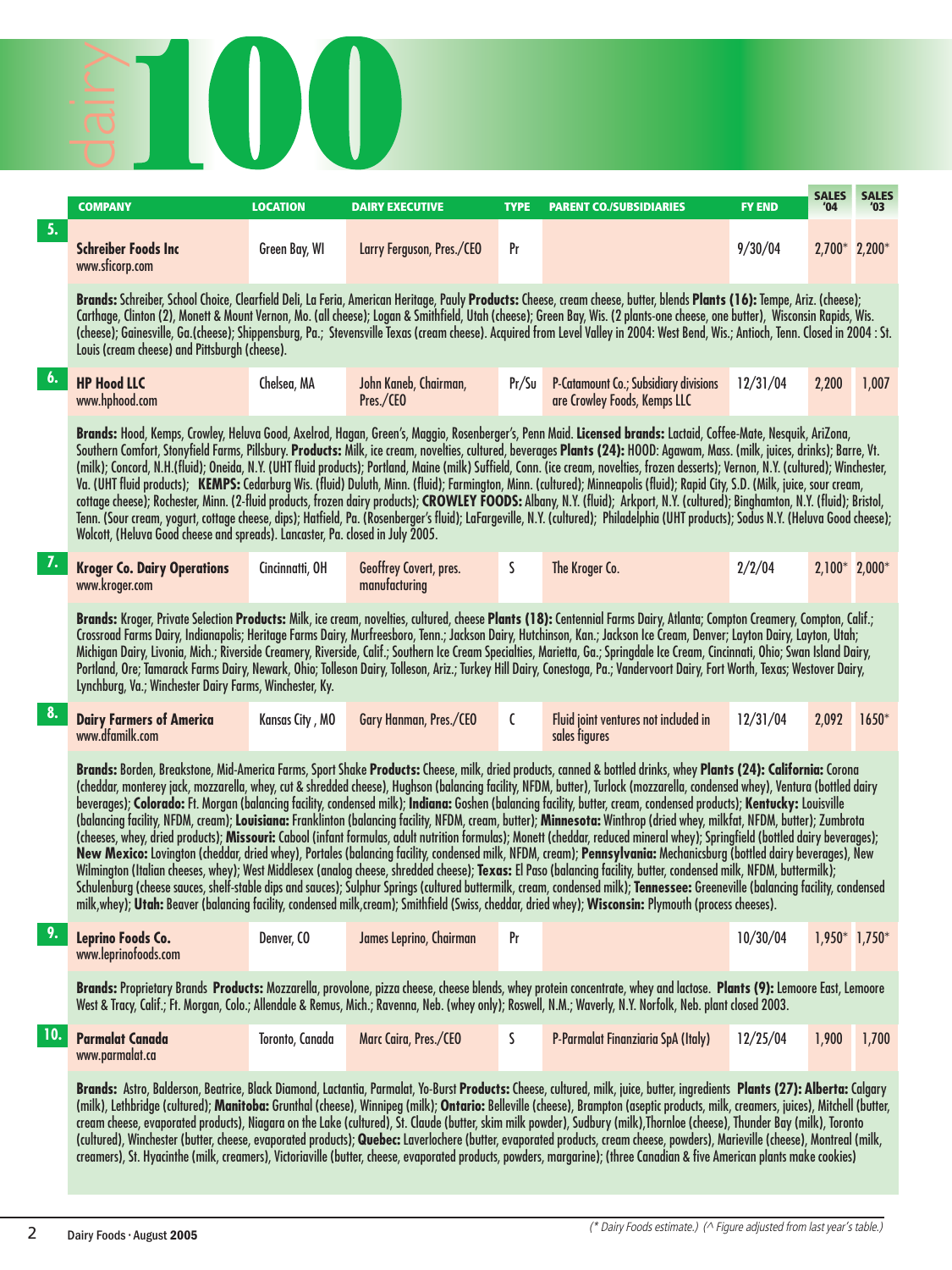|     | <b>COMPANY</b>                                                                                                                  | <b>LOCATION</b>          | <b>DAIRY EXECUTIVE</b>        | <b>TYPE</b> | <b>PARENT CO./SUBSIDIARIES</b>                                                                                                                                                                                                                                                                                                                                                                                                                                                                                                                                                                                                                                                                                     | <b>FY END</b> | <b>SALE</b> | <b>SALES</b><br>'03     |
|-----|---------------------------------------------------------------------------------------------------------------------------------|--------------------------|-------------------------------|-------------|--------------------------------------------------------------------------------------------------------------------------------------------------------------------------------------------------------------------------------------------------------------------------------------------------------------------------------------------------------------------------------------------------------------------------------------------------------------------------------------------------------------------------------------------------------------------------------------------------------------------------------------------------------------------------------------------------------------------|---------------|-------------|-------------------------|
| 11. | <b>Good Humor-Breyers Ice Cream</b><br>www.icecreamusa.com                                                                      | Green Bay, WI            | Eric Walsh, President         | S           | <b>P-Unilever Plc</b>                                                                                                                                                                                                                                                                                                                                                                                                                                                                                                                                                                                                                                                                                              | 12/31/04      | 1,600       | 1,300                   |
|     | novelties)                                                                                                                      |                          |                               |             | Brands: Breyers, Popsicle, Klondike, Good Humor Products: Ice cream, novelties Plants (7): Clearwater, Fla. (novelties); Huntington, Ind. (ice cream); Hagerstown, Md.<br>(novelties); Framingham, Mass. (ice cream); Sikeston, Mo. (ice cream and novelties); Henderson, Nev. (ice cream & novelties) Simcoe, Ontario (ice cream, frozen desserts and                                                                                                                                                                                                                                                                                                                                                             |               |             |                         |
| 12. | <b>Dreyer's Grand Ice Cream</b><br><b>Holdings Inc.</b><br>www.dreyersinc.com                                                   | Oakland, CA              | T. Gary Rogers, Chairman, CEO | Pu          |                                                                                                                                                                                                                                                                                                                                                                                                                                                                                                                                                                                                                                                                                                                    | 12/31/04      |             | $1,548$ 1,148*          |
|     | Houston; Snelgrove, Utah; Laurel, Md.                                                                                           |                          |                               |             | Brands: Dreyer's, Edy's, Häagen-Dazs, Nestlé, Starbucks Products: Ice cream, novelties Plants (7): Bakersfield, City of Commerce, and Tulare, Calif.; Fort Wayne, Ind.;                                                                                                                                                                                                                                                                                                                                                                                                                                                                                                                                            |               |             |                         |
| 13. | <b>Foremost Farms USA</b><br>Cooperative<br>www.foremostfarms.com                                                               | Baraboo, WI              | David Fuhrmann, Pres.         | C           |                                                                                                                                                                                                                                                                                                                                                                                                                                                                                                                                                                                                                                                                                                                    | 12/31/04      | 1,431       | 1,167                   |
|     | (powders, condensed, blends, cream, whey), Waukesha (milk, ice cream mix), Waumandee (cheeses, whey), Wilson (mozzarella, whey) |                          |                               |             | Brands: Golden Guernsey, Foremost, Morning Glory Products: Cheese, cultured, milk, whey products, fruit juice Plants (20): Iowa: Waukon (whey protein concentrate,<br>whey protein isolates); Minnesota: Preston (dry blends, whey protein concentrate); Wisconsin: Alma Center (mozzarella, whey), Appleton (mozzarella & whey), Chilton<br>(Italian cheeses, whey), Clayton (mozzarella, whey), De Pere (milk, cultured), Lancaster (cheeses, whey), Madison (juices, sports drinks), Marshfield (cheese, whey), Milan<br>(mozzarella, whey), Plover (whey), Reedsburg (butter, butter blends, condensed skim), Richland Center (mozzarella, whey), Rothschild (whey, permeate, lactose), Sparta                 |               |             |                         |
| 14. | <b>National Dairy Holdings LP</b>                                                                                               | Dallas, TX               | Allen Meyer, Chairman/CEO     | Pr          | 50% owned by Dairy Farmers<br>of America                                                                                                                                                                                                                                                                                                                                                                                                                                                                                                                                                                                                                                                                           | 12/31/04      |             | $1,412$ $1,310^{\circ}$ |
|     | Valley Rich, Roanoke (fluid) 18 plants sold to HP Hood in 2004                                                                  |                          |                               |             | Brands: Borden, Meadow Gold, Cream O' Weber, Dairy Fresh, Flav-O-Rich, Siniton, Velda and others Plants (20): Alabama, Dairy Fresh, Cowarts, Greensbroro, Pritchard;<br>Colorado Sinton, Colorado Springs; Florida: Velda Farms, Miami & Winter Haven (fluid); Kentucky: Goldenrod, Madisonville (fluid) Flav-O-Rich, London, (fluid); Louisiana:<br>Borden LaFayette, (fluid) Dairy Fresh, Baker; Mississippi: Dairy Fresh, Hattiesburg; Ohio: Dairymen's, Cleveland (fluid); H. Myer, Cincinatti (Fluid); South Carolina: Coburg,<br>N. Charleston (fluid); Tennessee: Chatanooga Dairy, Chatanooga, Texas: Borden, Austin, Conroe & Dallas (all fluid); Utah: Cream O' Weber, Salt Lake City (fluid); Virginia: |               |             |                         |
| 15. | <b>Agropur Cooperative</b>                                                                                                      | Granby Quebec,<br>Canada | R. Claude Menard, CEO         | C           | Ultima Foods Inc. (joint venture)                                                                                                                                                                                                                                                                                                                                                                                                                                                                                                                                                                                                                                                                                  | 11/1/04       | 1,395       | 1,387                   |
|     | agreement.                                                                                                                      |                          |                               |             | Brands: Oka, Vaudrevil, UltrA'milk, Sealtest, Natrel Ultra'Milk, Natrel Nutrition 24, Yoplait,* Source Products: Cheeses, butter, milk, specialty milk, yogurt Plants (19):<br>Alberta: Lethbridge; British Columbia: Chilliwack; Ontario: Brantford, Bright Cheese House, Ottawa, Toronto, Sudbury; Quebec: Amqui, Beauceville, Granby (2), Notre Dame du<br>Bon Conseil, Oka, Plessisville, Quebec, Saint-Alexandre, Saint-Bruno, Sainte-Hyacinthe, Saint-Laurent U.S.A. : Middlebury (Indiana) *Yoplait is sold under a distribution                                                                                                                                                                            |               |             |                         |
| 16. | <b>Great Lakes Cheese Co.</b><br>www.greatlakescheese.com                                                                       | Hiram, OH                | <b>Gary Vanic, President</b>  | Pr          | S-Empire Cheese Inc.                                                                                                                                                                                                                                                                                                                                                                                                                                                                                                                                                                                                                                                                                               | 12/31/04      | 1,375       | 965                     |
|     | (processing cheese); Plymouth, Wis. (packaging); Filmore UT, (cheese packaging); Wausau, Wis., (packaging)                      |                          |                               |             | Brands: Great Lakes, Rico Mia, America's Accent Products: Cheese Plants (7): Adams & Cuba, N.Y. (cheese manufacturing); Hiram, Ohio (cheese packaging); LaCrosse, Wis.                                                                                                                                                                                                                                                                                                                                                                                                                                                                                                                                             |               |             |                         |
| 17. | <b>WestFarm Foods</b><br>www.westfarm.com                                                                                       | Seattle, WA              | John Underwood, CEO           | C/S         | P-Northwest Dairy Assn. S-Olympic<br>Foods; Dairy Export Co.                                                                                                                                                                                                                                                                                                                                                                                                                                                                                                                                                                                                                                                       | 3/31/05       | 1,300       | 1,100                   |
|     | whey, dry products) (Los Angeles ice cream plant sold in 2004 to Humboldt Creamery)                                             |                          |                               |             | Brands: Darigold Products: Milk, cheese, cultured Plants (10): Idaho: Boise (milk, soy products), Caldwell (powders); Jerome (dry/condensed products). Oregon:<br>Medford (milk), Portland (milk); Washington: Chehalis (powders); Issaquah (cultured), Lynden (NFDM, condensed products), Seattle (milk, ice cream), Sunnyside (cheese,                                                                                                                                                                                                                                                                                                                                                                           |               |             |                         |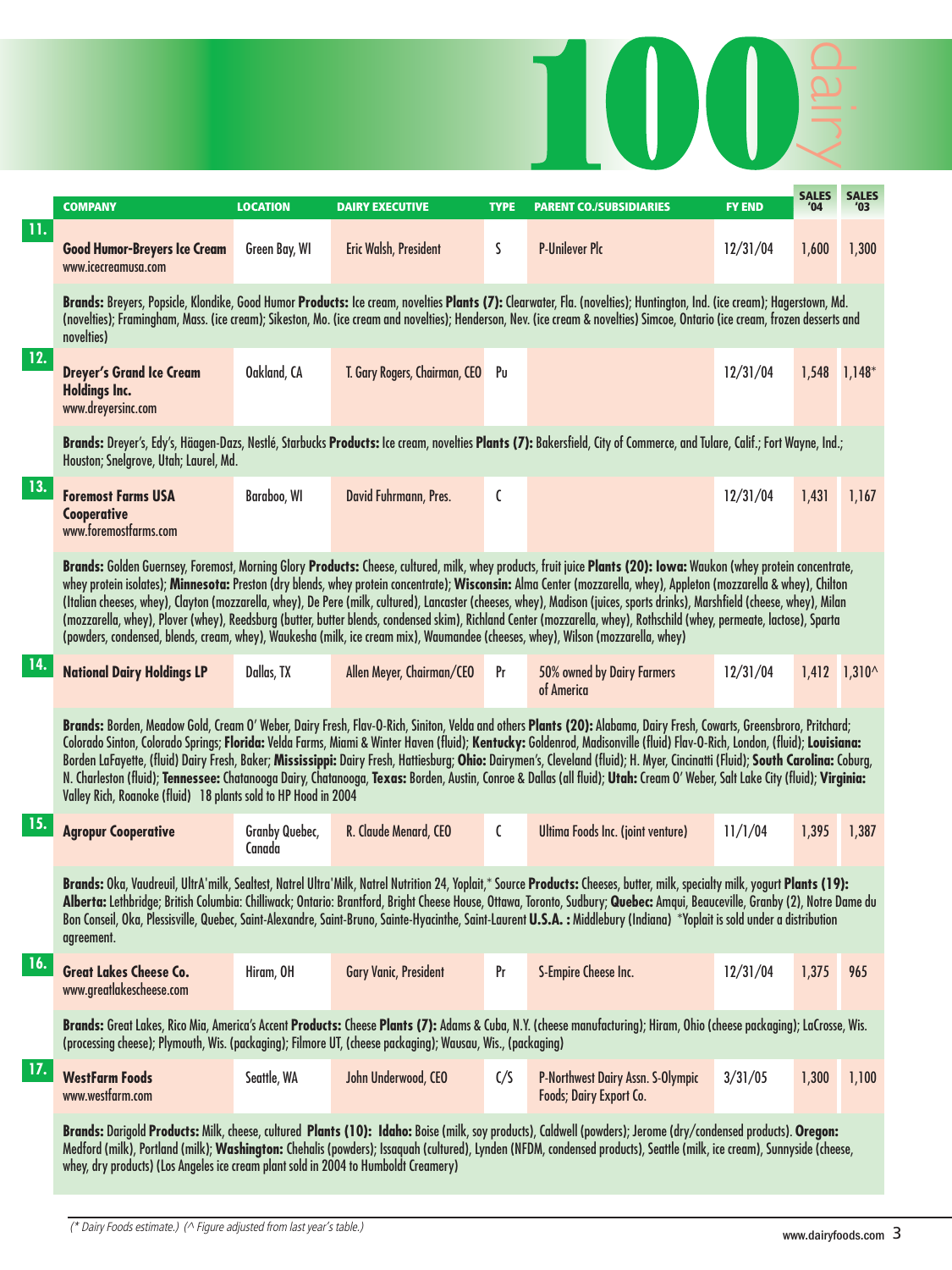

|            | <b>COMPANY</b>                                                                                                                           | <b>LOCATION</b> | <b>DAIRY EXECUTIVE</b>                                  | <b>TYPE</b> | <b>PARENT CO./SUBSIDIARIES</b>                                                                                                                                                                                                                                                                                                                                                                                                                                                                                        | <b>FY END</b> | <b>SALES</b><br>'04 | <b>SALES</b><br>'03 |
|------------|------------------------------------------------------------------------------------------------------------------------------------------|-----------------|---------------------------------------------------------|-------------|-----------------------------------------------------------------------------------------------------------------------------------------------------------------------------------------------------------------------------------------------------------------------------------------------------------------------------------------------------------------------------------------------------------------------------------------------------------------------------------------------------------------------|---------------|---------------------|---------------------|
| <b>18.</b> | <b>Associated Milk Producers Inc.</b><br>www.ampi.com                                                                                    | New Ulm, MN     | Mark Furth, Gen. Mgr.                                   | C           |                                                                                                                                                                                                                                                                                                                                                                                                                                                                                                                       | 12/31/04      | 1,300               | 1,100               |
|            | (cheese, whey), Portage (cheese processing & packaging) Glencoe, Minn. closed in June 2004, Duluth plant a joint operation with HP Hood. |                 |                                                         |             | Brands: State Brand, private label Products: Cheese, butter, powder, whey Plants (13): Iowa: Arlington (NFDM, cream), Mason City (instant milk), Sanborn (cheese,<br>condensed whey), Sibley (NFDM, cream); Minnesota: Dawson (2) (cheese & whey; aseptic cheese sauce and pudding), Duluth (milk), New Ulm (butter), Paynesville (cheese,<br>condensed whey), Rochester (cheese, whey protein concentrate, lactose, ice cream mix); South Dakota: Freeman (NFDM, cream); Wisconsin: Blair (cheese, whey), Jim Falls  |               |                     |                     |
| 19.        | Prairie Farms Dairy Inc.<br>www.prairiefarms.com                                                                                         | Carlinville, IL | Roger Capps, CEO                                        | C           | Several joint ventures, not included<br>in sales figures                                                                                                                                                                                                                                                                                                                                                                                                                                                              | 9/30/04       | 1,183               | 1,058               |
|            |                                                                                                                                          |                 |                                                         |             | Brands: Prairie Farms, North Star, Pevely, Old Recipe Products: Milk, ice cream, novelties, cultured Plants (17): Illinois: Carbondale (cultured), Carlinville (milk), Decatur<br>(ice cream), Granite City (milk), O'Fallon (ice cream), Olney (milk), Peoria (milk), Quincy (2) (milk, cultured), Springfield (ice cream mix); Indiana: Anderson (milk), Fort<br>Wayne (milk, cultured), Holland (milk), Lafayette (novelties); Michigan: Battle Creek (milk); Missouri: St. Louis (2) (milk, ice cream, novelties) |               |                     |                     |
| 20.        | Yoplait-Colombo<br>www.generalmills.com/yoplait                                                                                          | Minneapolis, MN | <b>Bob Waldron, President</b>                           | S           | <b>P-General Mills Inc.</b>                                                                                                                                                                                                                                                                                                                                                                                                                                                                                           | 12/31/04      | $1,150*$ 1,055*     |                     |
|            | drinks)                                                                                                                                  |                 |                                                         |             | Brands: Yoplait, Colombo, Nourische Products: Cultured Plants (4): Carson, Calif.; Methuen, Mass.; Murphreesboro, Tenn.; Reed City, Mich. (all make yogurt and yogurt                                                                                                                                                                                                                                                                                                                                                 |               |                     |                     |
| 21.        | <b>California Dairies Inc.</b><br>www.californiadairies.com                                                                              | Artesia, CA     | Gary Korsmeier, Pres./CEO                               | C           | <b>S-Challenge Dairy, Los Banos Foods</b>                                                                                                                                                                                                                                                                                                                                                                                                                                                                             | 12/31/04      | 1,080               | 1,050               |
|            | (milk, butter), Tipton (milk, powder, butter), Turlock (butter, powder)                                                                  |                 |                                                         |             | Brands: Danish, Challenge Products: Milk, cheese, butter, powder, condensed milk Plants (5): California-Artesia (milk, powder), Fresno (milk, powder, butter), Los Banos                                                                                                                                                                                                                                                                                                                                              |               |                     |                     |
| 22.        | <b>ConAgra Foods Inc.</b><br>www.conAgra.com                                                                                             | Omaha, NE       | Bruce Rohde, Chairman/CEO                               | Pu          |                                                                                                                                                                                                                                                                                                                                                                                                                                                                                                                       | 5/25/05       | $1,052^*$ 1,002*    |                     |
|            | topping, margarine and spreads, pudding                                                                                                  |                 |                                                         |             | Brands: County Line, Dorman's, Healthy Choice, Reddi-wip, Blue Bonnet, Fleischmann's, Parkay, Snack Pack, Squeez 'n Go Hershey's Products: Cheese, ice cream, whipped                                                                                                                                                                                                                                                                                                                                                 |               |                     |                     |
| 23.        | <b>Safeway Dairy Div.</b><br>www.safeway.com                                                                                             | Pleasanton, CA  | Lawrence Jackson, Sr. V.P.,<br><b>Supply Operations</b> | S.          | P-Safeway Inc., S-Vons, Randall's,<br>Dominick's, Carr-Gottstein, Genuardi's                                                                                                                                                                                                                                                                                                                                                                                                                                          | 12/31/04      | 950*                | 920*                |
|            |                                                                                                                                          |                 |                                                         |             | Brands: Lucerne, Dairy Glenn, Safeway, Products: Milk, cultured, ice cream, novelties. Plants (17): Arizona-Tempe (milk); California- Los Angeles (2-milk, ice cream), San<br>Leandro (milk); Colorado-Denver (2-milk, cheese);Maryland-Capital Heights (ice cream); Oregon-Clackamas (2-milk, cultured); Washington-Bellevue (2-milk, ice cream), Moses<br>Lake (milk); Alberta-Edmonton(2-milk, cultured & ice cream); British Columbia-Vancouver (milk); Manitoba-Winnipeg (2-milk, ice cream & cheese)            |               |                     |                     |
| 24.        | <b>Wells' Dairy Inc.</b><br>www.wellsdairy.com                                                                                           | LeMars, IA      | Gary Wells, CEO                                         | Pr          |                                                                                                                                                                                                                                                                                                                                                                                                                                                                                                                       | 12/31/04      | 850                 | 830                 |
|            | Saint George, Utah                                                                                                                       |                 |                                                         |             | Brands: Blue Bunny Products: Ice cream, novelties, cultured, milk Plants (5): LeMars, Iowa (2 ice cream & novelties, 1 milk & cultured); Omaha, Neb. (milk & cultured);                                                                                                                                                                                                                                                                                                                                               |               |                     |                     |
| 25.        | <b>Fonterra USA</b><br>www.fonterra.com                                                                                                  | Lemoyne, PA     | Don Learmonth, Pres.                                    | S           | P-Fonterra S-DairiConcepts LLC                                                                                                                                                                                                                                                                                                                                                                                                                                                                                        |               | 785*                | 750                 |
|            | are part of DairiConcepts joint venture with DFA): Kansas City & Springfield, Mo., Hummelstown, Pa.                                      |                 |                                                         |             | Products: Cheese, milk proteins, cheese ingredients Plants (6): Allerton, Iowa; Pollock, S.D. (both dairy ingredients); Greenwood Valley Cheese, Greenwood, Wis.; (following                                                                                                                                                                                                                                                                                                                                          |               |                     |                     |
| 26.        | <b>Hilmar Cheese Co.</b><br>www.hilmarcheese.com                                                                                         | Hilmar, CA      | John Jeter, Pres./CEO                                   | Pr          |                                                                                                                                                                                                                                                                                                                                                                                                                                                                                                                       | 12/31/04      | 780                 | 560                 |
|            |                                                                                                                                          |                 |                                                         |             | Brands: None Products: Cheese, whey protein concentrate, lactose Plants (1): Hilmar, Calif. (cheese, whey protein concentrate, lactose)                                                                                                                                                                                                                                                                                                                                                                               |               |                     |                     |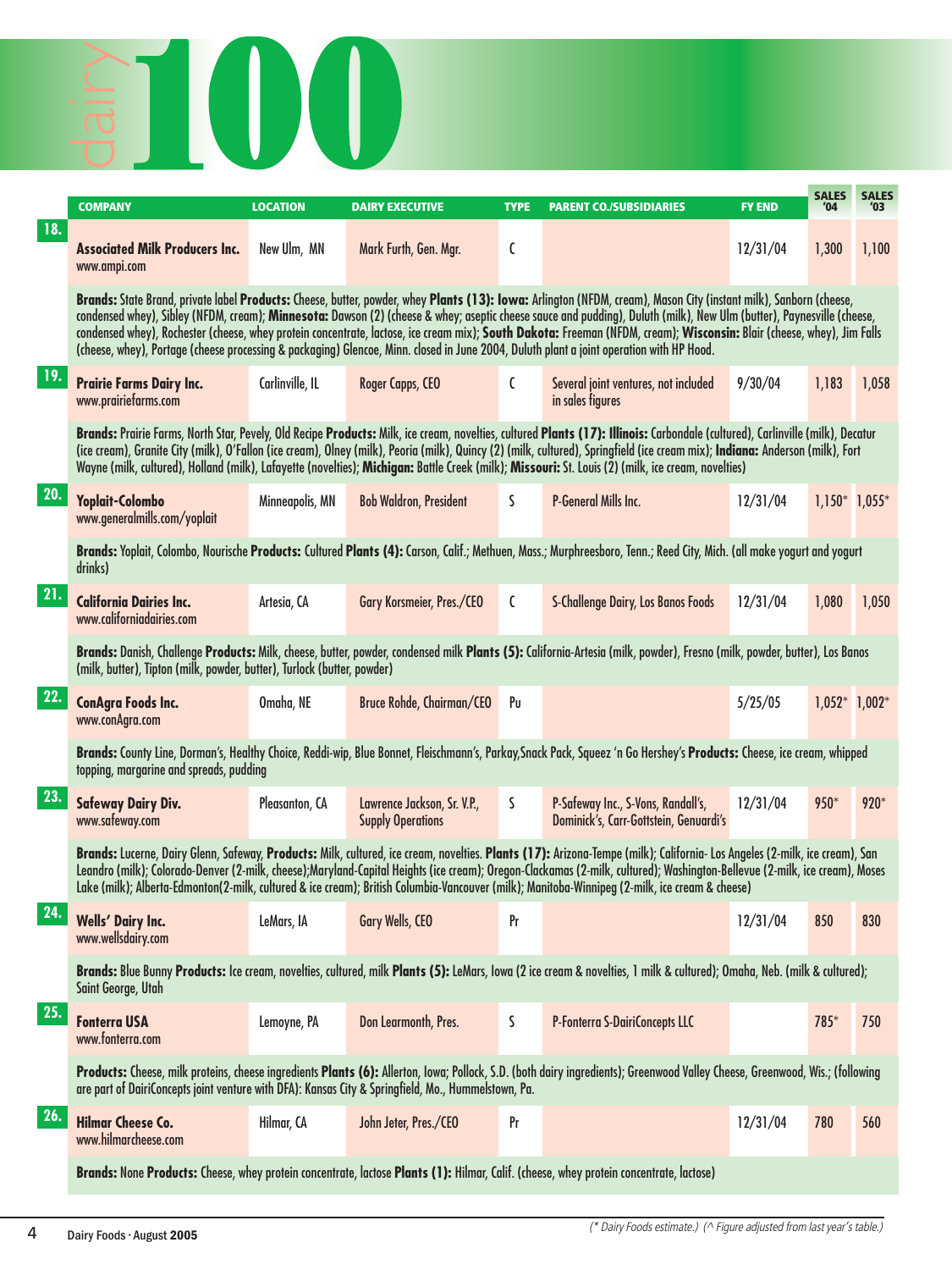|     |                                                                                                                        |                    |                                   |             | $\begin{matrix} \phantom{-} \end{matrix}$                                                                                                                                                                                                                                                                                                                             |               |                     |                     |
|-----|------------------------------------------------------------------------------------------------------------------------|--------------------|-----------------------------------|-------------|-----------------------------------------------------------------------------------------------------------------------------------------------------------------------------------------------------------------------------------------------------------------------------------------------------------------------------------------------------------------------|---------------|---------------------|---------------------|
|     | <b>COMPANY</b>                                                                                                         | <b>LOCATION</b>    | <b>DAIRY EXECUTIVE</b>            | <b>TYPE</b> | <b>PARENT CO./SUBSIDIARIES</b>                                                                                                                                                                                                                                                                                                                                        | <b>FY END</b> | <b>SALES</b><br>'04 | <b>SALES</b><br>'03 |
| 27. | <b>Dannon Co. Inc.</b><br>www.dannon.com                                                                               | Tarrytown, NY      | Juan Carlos Dalto, President      | S           | P-Groupe Danone S.A.                                                                                                                                                                                                                                                                                                                                                  | 12/31/04      | 764                 | 758                 |
|     | (3): Minster, Ohio; Fort Worth, Texas; West Jordan, Utah (all yogurt)                                                  |                    |                                   |             | Brands: Dannon, Danimals, Sprinkl'ins, la Crème, Frusion, Light 'n Fit with Fiber, Light 'n Fit Creamy, Light 'n Fit Smoothie, Whipped, DanActive Products: Cultured Plants                                                                                                                                                                                           |               |                     |                     |
| 28. | <b>Agri-Mark Inc.</b>                                                                                                  | Methuen, MA        | <b>Tom Swartele, President</b>    | C           | <b>S-Cabot Creamery (sales figures</b><br>include Cabot), Cheese                                                                                                                                                                                                                                                                                                      | 11/29/04      | 760                 | 550                 |
|     | (cheddar, cultured); Middlebury, Vt. (cheddar, whey protein) Chateaugay, N.Y. (Cheddar, muenster and specialty cheese) |                    |                                   |             | Brands: Cabot, McCadam Products: Cheese, butter, milk, cultured, non-fat powder Plants (4): West Springfield, Mass. (butter, cream, condensed products, NFDM); Cabot, Vt.                                                                                                                                                                                             |               |                     |                     |
| 29. | Lactalis USA/Sorrento Lactalis<br>www.liusa.com                                                                        | <b>Buffalo, NY</b> | <b>Phillipe Surget, President</b> | S           | P-Groupe Lactalis S.A. (France)                                                                                                                                                                                                                                                                                                                                       | 12/31/04      | $750*$              | 700*                |
|     | (mozerella, snacks); Belmont, Wis. (brie, feta) San Jose, Calif. and Goshen, N.Y. plants sold.                         |                    |                                   |             | Brands: President, Sorrento, Precious, Rondele Products: Cheese Plants (4): Buffalo (mozzerella, ricotta and provolone); Turlock, Calif. (brie, feta); Nampa, Idaho                                                                                                                                                                                                   |               |                     |                     |
| 30. | <b>Farmland Dairies LLC</b><br>(formerly Parmalat USA)<br>www.farmlanddairies.com                                      | Wallington, NJ     | Martin Margherio, Pres.           | Pr          | Subsidiaries Farmland LLC, Welsh<br>Farms, Sunnyland Dairies and<br>Atlanta Farms                                                                                                                                                                                                                                                                                     | 12/31/04      | 620                 | 610                 |
|     |                                                                                                                        |                    |                                   |             | Brands: Parmalat Milk Box, Parmalat Sunnydale, Parmalat Atlanta Dairies, Farmland, Clinton, Welsh Farms, Kinnett, Peelers, Mathis Products: Milk, ultrapasteurized milk, ice<br>cream, novelties Plants (2): Wallington, N.J. (milk, ESL milk); Grand Rapids, Mich. (UHT milk); (four facilities sold or closed during restructuring)                                 |               |                     |                     |
| 31. | <b>Winn-Dixie Dairy Products</b><br>www.winn-dixie.com                                                                 | Jacksonville, FL   |                                   | S           | P-Winn Dixie Stores Inc.                                                                                                                                                                                                                                                                                                                                              | 6/25/04       | $600*$              | 750*                |
|     | cultured); Greenville, S.C. (milk, ice cream) Miami plant closed in 2004                                               |                    |                                   |             | Brands: Winn-Dixie Products: Ice cream, cultured, milk Plants (5): Montgomery, Ala. (milk); Plant City, Fla. (milk, ice cream); Hammond, La. (milk); High Point, N.C. (milk,                                                                                                                                                                                          |               |                     |                     |
| 32. | <b>Bongrain N.A.</b>                                                                                                   | Mahwah, N.J.       | Vreij Kolandjian, President       | S           | P-Bongrain S.A.; S-Advanced Food<br><b>Products (JV with Land O'Lakes)</b>                                                                                                                                                                                                                                                                                            | 12/31/04      | 550                 | 540                 |
|     | (cheese sauce, dips, puddings. spreads, dairy bevs)                                                                    |                    |                                   |             | Products: Cheese, cream cheese, cheese sauce, dips, spread, puddings, dairy beverages. Plants (7): BC USA subs.-City of Industry, Calif. (cheese); Los Angeles (cream cheese);<br>Lena, Ill. (cheese); New Holland, Pa. (cream cheese); SFI Corp. subs.-Fairfield, N.J. (specialty cheeses); Adv. Food Prod. subs.-Visalia, Calif., New Holland, Pa., Clearlake, Wis. |               |                     |                     |
| 33. | <b>Glanbia Foods Inc.</b><br>www.glanbiausa.com                                                                        | Twin Falls, ID     | <b>David Thomas, President</b>    | S.          | P-Glanbia Plc (Ireland) (subsidiary<br><b>Glanbia Nutritionals is now a</b><br>subsidiary of Plc)                                                                                                                                                                                                                                                                     | 12/31/04      | 550                 | 492                 |
|     | <b>Falls (cheese)</b>                                                                                                  |                    |                                   |             | Brands: None Products: Cheese, whey protein concentrates, milk calcium, whey protein isolate, lactoferin Plants (4): Idaho-Gooding (2-cheese, whey); Richfield (whey); Twin                                                                                                                                                                                           |               |                     |                     |
| 34. | <b>Davisco Foods Int'l Inc.</b><br>www.daviscofoods.com                                                                | Eden Prarie, MN    | <b>Mark Davis, President</b>      | Pr          |                                                                                                                                                                                                                                                                                                                                                                       |               | 540*                | 520*                |
|     | <b>Products:</b> Cheese, whey ingredients                                                                              |                    |                                   |             |                                                                                                                                                                                                                                                                                                                                                                       |               |                     |                     |
| 35. | <b>Publix Super Markets</b><br>www.publix.com                                                                          | Lakeland, FL       | Mike Smith, VP Manufacturing      |             | <b>Captive dairy</b>                                                                                                                                                                                                                                                                                                                                                  | 5/31/05       | 520*                | $505*$              |
|     |                                                                                                                        |                    |                                   |             | Brands: Publix Products: Milk, ice cream, cultured, juice, water, carbonated drinks Plants (3):Lakeland, Fla.; Deerfield Beach, Fla.; Dacula, Ga.                                                                                                                                                                                                                     |               |                     |                     |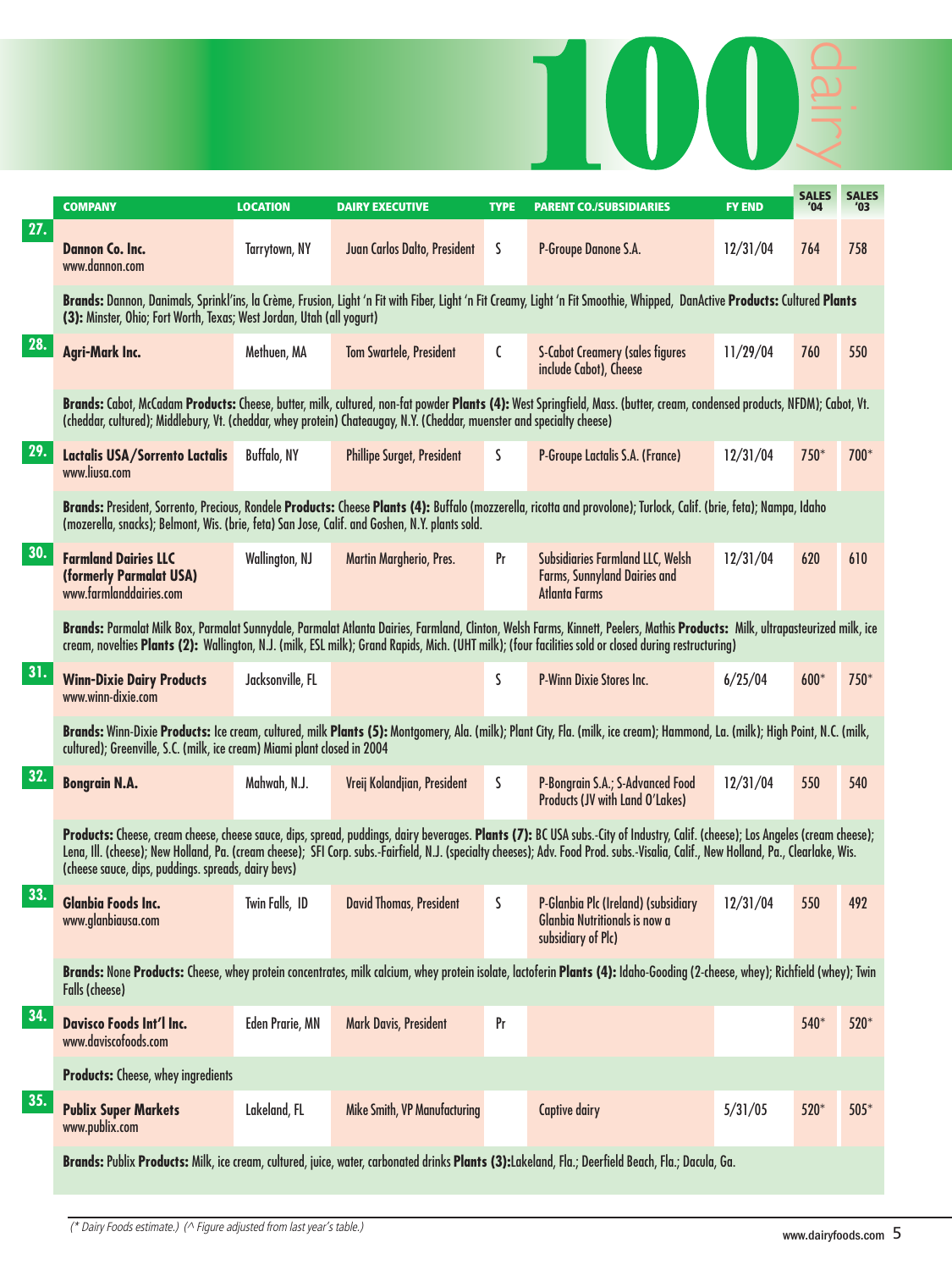

|     | <b>COMPANY</b>                                                                                                                        | <b>LOCATION</b>  | <b>DAIRY EXECUTIVE</b>                          | <b>TYPE</b> | <b>PARENT CO./SUBSIDIARIES</b>                                                                                                                                                  | <b>FY END</b> | <b>SALES</b><br>'04 | <b>SALES</b><br>'03 |
|-----|---------------------------------------------------------------------------------------------------------------------------------------|------------------|-------------------------------------------------|-------------|---------------------------------------------------------------------------------------------------------------------------------------------------------------------------------|---------------|---------------------|---------------------|
| 36. | <b>Sargento Inc.</b><br>www.sargentocheese.com                                                                                        | Plymouth, WI     | Louis Gentine, Chairman                         | Pr          |                                                                                                                                                                                 | 12/31/04      | 520                 | 496                 |
|     | Brands: Sargento, Products: Cheese Plants (3): Hilbert, Wis. (processed cheese); Kiel, Wis. (snacks); Plymouth, Wis. (slices, shreds) |                  |                                                 |             |                                                                                                                                                                                 |               |                     |                     |
| 37. | <b>CoolBrands International</b><br>www.coolbrandsinternational.com                                                                    | Markham Ontario  | David Stein, CEO/Co-Chair                       | Pu          |                                                                                                                                                                                 | 8/31/04       | 511                 | 335                 |
|     | Brands: Yogen-Fruz, Eskimo Pie, I Can't Believe It's Yogurt, Bressler's, Golden Swirl Products: Ice cream, ice cream mix, novelties   |                  |                                                 |             |                                                                                                                                                                                 |               |                     |                     |
| 38. | <b>HEB Dairy Div.</b><br>www.heb.com                                                                                                  | San Antonio, TX  | <b>Tony Garcia,</b><br>dir. of dairy operations | S           | P-H. E. Butt Grocery Co.                                                                                                                                                        |               | 470*                | 460*                |
|     | Products: Milk, ice cream, cultured                                                                                                   |                  |                                                 |             |                                                                                                                                                                                 |               |                     |                     |
| 39. | <b>Alto Dairy Cooperative</b><br>www.altodairy.com                                                                                    | Waupun, WI       | Larry Lemmenes, President                       | C           |                                                                                                                                                                                 | 6/30/04       | 460                 | 450                 |
|     | Brands: None Products: Cheese, whey products Plants (2): Alto & Black Creek, Wis. (both cheese)                                       |                  |                                                 |             |                                                                                                                                                                                 |               |                     |                     |
| 40. | <b>Neilson Dairy Ltd.</b><br>www.neilsondairy.com                                                                                     | <b>Ontario</b>   | Judy McCrie, VP/Gen. Mgr.                       | S           | P-George Weston Ltd.                                                                                                                                                            | 12/31/04      | $375*$              | $370*$              |
|     |                                                                                                                                       |                  |                                                 |             | Brands: TruTaste, Neilson, Udderly Cool Products: Milk, cultured, drinks Plants (3): Ontario-Georgetown, Oakville, Ottawa (all milk, juices, drinks)                            |               |                     |                     |
| 41. | <b>Stremicks Heritage Foods</b><br>www.heritage-foods.com                                                                             | Santa Ana, CA    | Lou Stremick, Pres./CEO                         | Pr          |                                                                                                                                                                                 | 12/31/04      | 370                 | 360                 |
|     | drinks, CoffeeMate, juices), Riverside (coffee creamer, juices); Santa Ana (UHT milk)                                                 |                  |                                                 |             | Brands: NesQuik, CoffeeMate, Nestea, Kern's Nectar Products: Milk, non-dairy creamers, drinks, ice cream mixes, soy, juices. Plants (3): California: Cedar City (rice & soy     |               |                     |                     |
| 42. | <b>Hiland Dairy</b><br>www.hilanddairy.com                                                                                            | Springfield, MO  | L. G. Oller, Pres./Gen. Mgr.                    | Pr          | <b>P-Prairie Farms, Dairy Farmers</b><br>of America                                                                                                                             | 9/30/04       | $350*$              | $345*$              |
|     | Springfield, Mo. (milk, ice cream); Oklahoma: Norman, Chandler (milk, cultured, ice cream)                                            |                  |                                                 |             | Brands: Hiland, Prairie Farms, store brands Products: Ice cream, cultured, milk Plants (6): Fayetteville, Ark. (milk); Fort Smith, Ark. (milk); Wichita, Kan. (milk, cultured); |               |                     |                     |
| 43. | <b>Grassland Dairy Products Inc.</b><br>www.grassland.com                                                                             | Greenwood, WI    | <b>Dallas Wuethrich, President</b>              | Pr          |                                                                                                                                                                                 | 12/31/04      | $345*$              | 340*                |
|     | Brands: Grassland, private labels Products: Butter, butter oil, butter blends, buttermilk, milk Plants (1): Greenwood                 |                  |                                                 |             |                                                                                                                                                                                 |               |                     |                     |
| 44. | <b>Swiss Valley Farms Co.</b><br>www.swissvalley.com                                                                                  | Mt Joy, IA       | <b>Eugene Quast, CEO</b>                        | C           |                                                                                                                                                                                 | 9/30/04       | $342*$              | $330*$              |
|     | Mindoro (blue cheese), Platteville (swiss cheese)                                                                                     |                  |                                                 |             | Brands: Swiss Valley Products: Milk, cheese, cultured Plants (6): Illinois-Chicago (milk); Iowa-Cedar Rapids (cultured), Dubuque (milk), Luana (swiss cheese); Wisconsin-       |               |                     |                     |
| 45. | <b>Master Foods Inc</b>                                                                                                               | Hackettstown, NJ |                                                 | Pr          | <b>P-Mars Inc. (formerly M&amp;M Mars)</b>                                                                                                                                      | 12/31/04      | 330*                | $320*$              |
|     |                                                                                                                                       |                  |                                                 |             | Brands: Dove, Snickers, Milky Way, M&M's, Dreyer's Edy's presents Products: Novelties, ice cream Plants (1): Burr Ridge, Ill. (novelties, ice cream)                            |               |                     |                     |
| 46. | <b>First District Assn.</b>                                                                                                           | Litchfield, MN   | <b>Clinton Fall, President</b>                  | C           |                                                                                                                                                                                 | 9/30/04       | 322                 | 240                 |
|     | Brands: Fieldgate Products: Milk, cheese, whey protein concentrate, lactose Plants (1): Litchfield                                    |                  |                                                 |             |                                                                                                                                                                                 |               |                     |                     |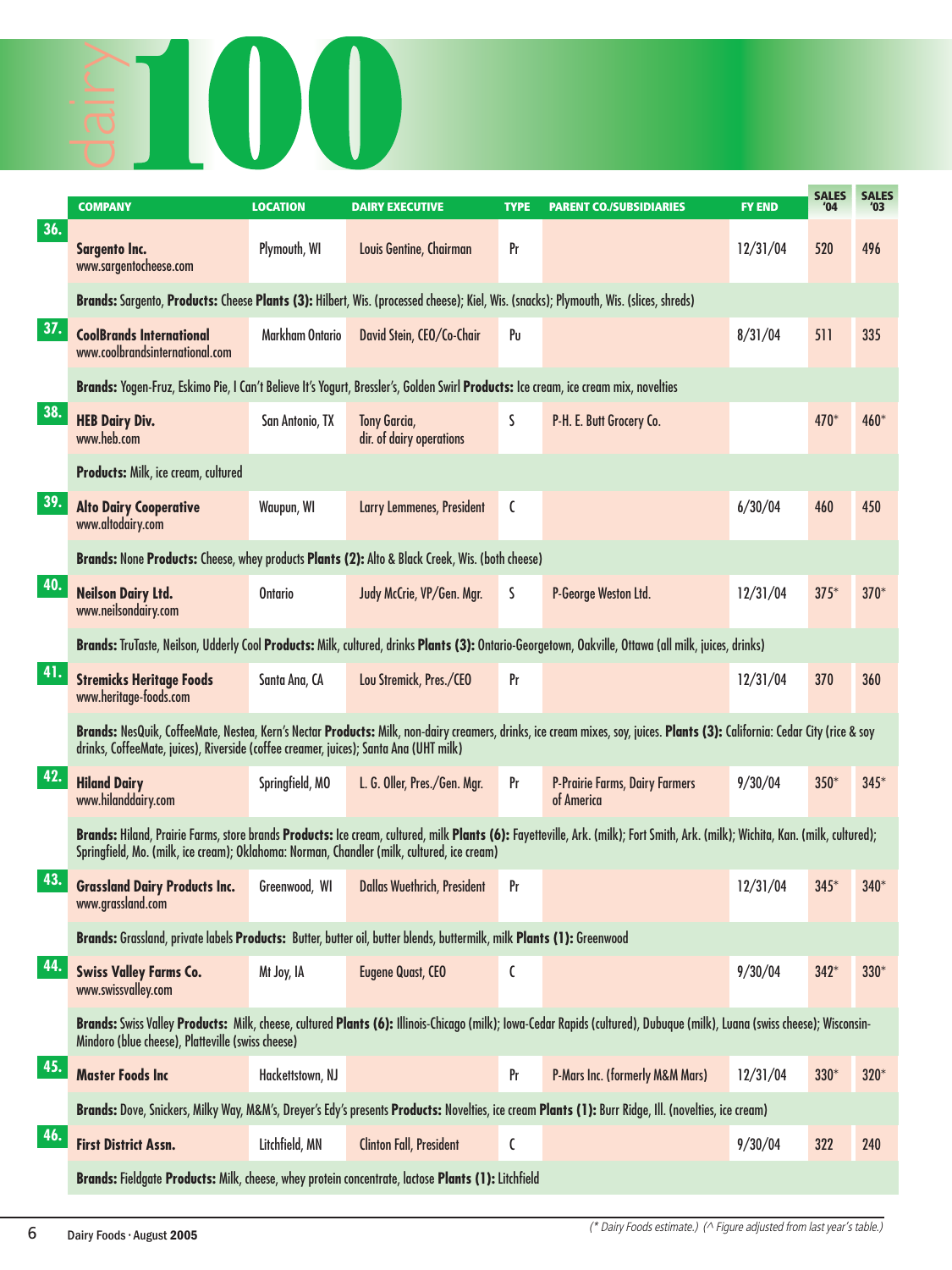|     | <b>COMPANY</b>                                                                  | <b>LOCATION</b>         | <b>DAIRY EXECUTIVE</b>                      | <b>TYPE</b>    | <b>PARENT CO./SUBSIDIARIES</b>                                                                                                                                                   | <b>FY END</b> | <b>SALES</b><br>'04 | <b>SALES</b><br>'03 |
|-----|---------------------------------------------------------------------------------|-------------------------|---------------------------------------------|----------------|----------------------------------------------------------------------------------------------------------------------------------------------------------------------------------|---------------|---------------------|---------------------|
| 47. | <b>Foster Farms Dairy</b><br>www.fosterfarms.com                                | Livingston, CA          | Ron Foster, CEO                             | Pr             |                                                                                                                                                                                  | 12/31/04      | $315*$              | $310*$              |
|     | ice cream)                                                                      |                         |                                             |                | Brands: Foster Farm Dairy Products: Milk, ice cream, butter, cultured, juices, milk powder Plants (2): California-Fresno (milk); Modesto (milk, powder & butter; cultured &      |               |                     |                     |
| 48. | <b>Super Store Industries</b><br>www.ssica.com                                  | Stockton, CA            | <b>Dennis Winter, CEO</b>                   | S              | P-Raley's, Save Mart Supermarkets                                                                                                                                                |               | 309                 | 285                 |
|     |                                                                                 |                         |                                             |                | Brands: Sunnyside Farms, Bay View Farms Products: Milk, cheese, ice cream, novelties, cultured, juice, soy, drinks, water Plants: Fairfield, Calif.; Turlock, Calif.             |               |                     |                     |
| 49. | <b>Tillamook County Creamery</b>                                                | Tillamook, OR           | James McMullen, Pres./CEO                   | $\mathfrak{c}$ |                                                                                                                                                                                  | 12/31/04      | 309                 | 266                 |
|     |                                                                                 |                         |                                             |                | Brands: Tillamook, Bandon Products: Cheese, butter, ice cream, cultured, whey products Plants (2): Tillamook (all products) Boardman, Ore. (cheese)                              |               |                     |                     |
| 50. | <b>Blue Bell Creameries LP</b><br>www.bluebell.com                              | Brenham, TX             | Paul Kruse, CEO and Pres.                   | Pr             |                                                                                                                                                                                  | 12/31/04      | 305                 | 290*                |
|     |                                                                                 |                         |                                             |                | Brands: Blue Bell Products: Ice cream, novelties Plants (4): Sylacauga, Ala. (ice cream); Broken Arrow, Okla. (ice cream); Brenham, Texas (2-ice cream; novelties)               |               |                     |                     |
| 51. | <b>Maryland and Virginia</b><br>Milk Producers Co-op.                           | Reston, VA              | Jay Bryant, Gen. Mgr.                       | C              | <b>S-Valley Milk Products</b>                                                                                                                                                    | 12/31/04      | $300*$              | 298*                |
|     | condensed)                                                                      |                         |                                             |                | Brands: Marva Maid, Products: Milk, butter, juice, ice cream mixes Plants (3): Laurel, Md. (butter, powder, condensed); Newport News, Va. (milk); Strasburg, Va. (powder,        |               |                     |                     |
| 52. | <b>Roberts Dairy</b><br>www.robertsdairy.com                                    | Omaha, NE               | Jeff Powell, Pres./Gen. Mgr.                | Pr             | <b>P-Prairie Farms, Dairy Farmers</b><br>of America; S-Hiland-Roberts Ice Cream                                                                                                  | 9/30/04       | 290*                | 280*                |
|     | cream) Missouri- Kansas City, Iowa City (both fluid); Des Moines, IA (fluid)    |                         |                                             |                | Brands: Roberts, Prairie Farms, store brands Products: Milk, ice cream, novelties, cultured products, juices & drinks Plants (5): Nebraska- Omaha (fluid, culture), Norfolk (ice |               |                     |                     |
| 53. | <b>Ben &amp; Jerry's Homemade Inc.</b><br>www.benjerry.com                      | South Burlington,<br>VT | Yves Couette, CEO                           | S              | <b>P-Unilever Plc</b>                                                                                                                                                            | 12/31/04      | $272*$              | $260*$              |
|     |                                                                                 |                         |                                             |                | Brands: Ben & Jerry's Products: Ice cream, novelties, frozen yogurt Plants (2): St. Albans & Waterbury, Vt. (Springfield plant sold to Ellsworth Ice Cream in 2003)              |               |                     |                     |
| 54. | <b>Carvel Corp.</b><br>www.carvel.com                                           | Rocky Hill, CT          | Craig Hall, COO                             | Pr             | <b>P-Celebration Foods</b>                                                                                                                                                       | 12/31/04      | 240*                | $237*$              |
|     |                                                                                 |                         |                                             |                | Brands: Carvel Products: Ice cream, ice cream cakes Plants (3): Commerce, Calif.; Marlborough, Mass.; Moorestown, N.J. (all ice cream, ice cream cakes, novelties)               |               |                     |                     |
| 55. | <b>Friendly Ice Cream Corp.</b><br>www.friendlys.com                            | <b>Wilbraham MAS</b>    | Donald N. Smith, Chairman/CEOPu             |                | Primary business is ice cream<br>shop restaurants                                                                                                                                | 12/31/04      | $229*$              | $226*$              |
|     | Brands: Friendly Ice Cream Products: Ice cream, novelties Plants (1): Wilbraham |                         |                                             |                |                                                                                                                                                                                  |               |                     |                     |
| 56. | <b>Turner Holdings LLC</b><br>www.turnerdairy.com                               | Fulton, KY              | Steve & Jim Turner,<br><b>Co-Presidents</b> | Pr             | S-Forest Hills Dairy, Coleman Dairy,<br><b>Gold Star Dairy</b>                                                                                                                   | 12/31/04      | $218*$              | $215*$              |
|     | products); Covington, Tenn. (cultured, ice cream)                               |                         |                                             |                | Brands: Turner, Coleman Products: Milk, ice cream, novelties, cultured Plants (5): Little Rock, Ark. (2-fluid products); Fulton, Ky. (fluid products); Memphis, Tenn. (fluid     |               |                     |                     |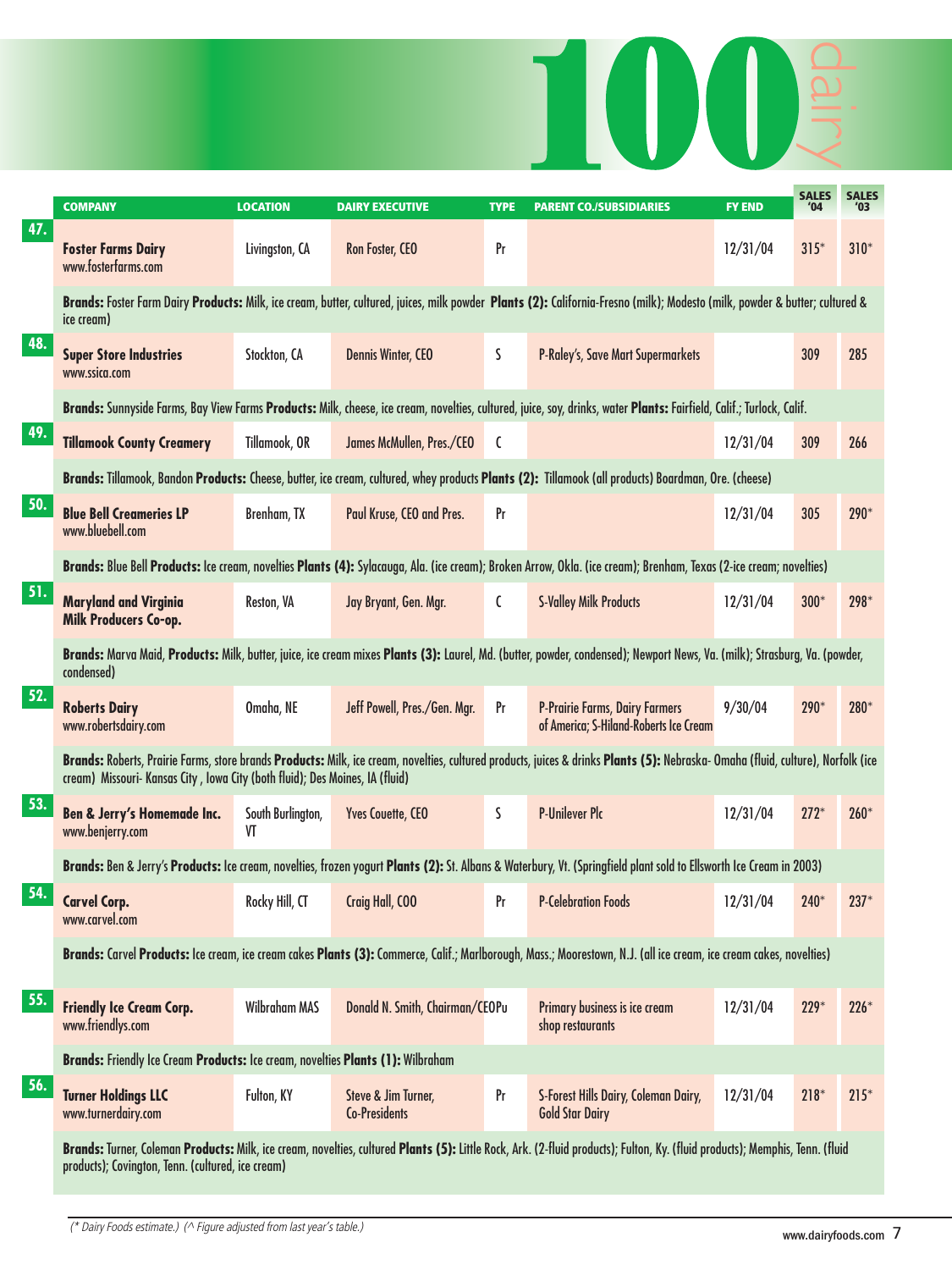

|     | <b>COMPANY</b>                                                                                | <b>LOCATION</b>      | <b>DAIRY EXECUTIVE</b>                        | <b>TYPE</b> | <b>PARENT CO./SUBSIDIARIES</b>                                                                                                                                                                                                                                                                                                              | <b>FY END</b> | <b>SALES</b><br>'04 | <b>SALES</b> |
|-----|-----------------------------------------------------------------------------------------------|----------------------|-----------------------------------------------|-------------|---------------------------------------------------------------------------------------------------------------------------------------------------------------------------------------------------------------------------------------------------------------------------------------------------------------------------------------------|---------------|---------------------|--------------|
| 57. | <b>Santee Dairies Inc.</b><br>www.heartlandfarms.com                                          | City of Industry, CA | Paul Bikowitz, Pres./CO                       | Pr          | P-Kroger, Stater Bros. (grocers)                                                                                                                                                                                                                                                                                                            | 12/31/04      | $217*$              | $212*$       |
|     | Brands: Knudsen, Foremost, private labels Products: Milk, juices Plants (1): City of Industry |                      |                                               |             |                                                                                                                                                                                                                                                                                                                                             |               |                     |              |
| 58. | <b>Shamrock Farms</b><br>www.shamrockfarms.com                                                | Phoenix, AZ          | Norman McClelland, CEO                        | S           | P-Shamrock Foods Co.                                                                                                                                                                                                                                                                                                                        | 12/31/04      | $214*$              | $211*$       |
|     |                                                                                               |                      |                                               |             | Brands: Shamrock Farms, Sunland Products: Milk, whipping cream, sour cream, cottage cheese, dairy and non-dairy creamers, ice cream and novelties Plants (1): Phoenix                                                                                                                                                                       |               |                     |              |
| 59. | <b>Upstate Farms Cooperative Inc.</b><br>www.upstatefarms.com                                 | <b>Buffalo, NY</b>   | <b>Bob Hall, CEO</b>                          | C           | S-O-At-Ka Milk Products (sales not<br>included) See below No. 63                                                                                                                                                                                                                                                                            | 6/30/05       | 193                 | 190          |
|     | (milk)                                                                                        |                      |                                               |             | Brands: Bison, Upstate Farms, Milk For Life, Intense Milk Products: Milk, ice cream, cultured, juices Plants (3): Buffalo, N.Y (2-milk & ice cream; cultured), Rochester, N.Y.                                                                                                                                                              |               |                     |              |
| 60. | <b>Organic Valley/</b><br><b>CROPP Cooperative</b><br>www.organicvalley.coop                  | La Farge, Wis.       | George Siemon, CEO                            | C           | S-Organic Meat Co., S-Organic Logistics                                                                                                                                                                                                                                                                                                     | 12/31/04      | 191                 | 148          |
|     | and co-pack relationships with 39 plants                                                      |                      |                                               |             | Brands: Organic Valley, Private Label Products: Pakcaged milk, cheese, butter, spreads, soft cheeses, powders and juice Plants (1): Chaseburg Creamery, Chaseburg, Wis.,                                                                                                                                                                    |               |                     |              |
| 61. | <b>Bongards Creameries Inc.</b>                                                               | Norwood, MN          | Tom Otto, Gen. Mgr.                           | C           |                                                                                                                                                                                                                                                                                                                                             | 12/31/04      | $187*$              | $185*$       |
|     | <b>Brands: Bongards Products: Cheese Plants (1): Norwood</b>                                  |                      |                                               |             |                                                                                                                                                                                                                                                                                                                                             |               |                     |              |
| 62. | <b>Crystal Cream and Butter Co.</b><br>www.crystal-milk.com                                   | Sacramento, CA       | Mike Newell, President                        | Pr          |                                                                                                                                                                                                                                                                                                                                             | 12/31/04      | 185                 | $181*$       |
|     |                                                                                               |                      |                                               |             | Brands: Crystal, McColls, Vitafreeze, private labels Products: Milk, ESL products, ice cream, mixes, novelties, cultured, butter Plants (3): All in Sacramento                                                                                                                                                                              |               |                     |              |
| 63. | <b>United Dairy Inc.</b>                                                                      | Martin's Ferry, OH   | Joseph L. Carson, President                   | Pr          |                                                                                                                                                                                                                                                                                                                                             | 12/31/04      | 173                 | 172          |
|     | products)                                                                                     |                      |                                               |             | Brands: United Quality Chekd, United Valley Bell, Fike Products: Milk, cultured, ice cream, novelties Plants (3): Martins Ferry, Ohio; Charleston, W. Va.; Uniontown, Pa. (all                                                                                                                                                              |               |                     |              |
| 64. | <b>Stonyfield Farm, Inc.</b><br>www.stoneyfield.com                                           | Londonderry, NH      | Gary Hirshberg,<br><b>President &amp; CEO</b> | P           | 80% owned by Groupe Danone, France. 2/31/04                                                                                                                                                                                                                                                                                                 |               | 172                 | 144          |
|     |                                                                                               |                      |                                               |             | Brands: Stonyfield Farm, Brown Cow Products: Yogurt, frozen yogurt, yogurt smoothies, ice cream, cultured soy and milk Plants (2): Londonderry; Antioch, Calif.                                                                                                                                                                             |               |                     |              |
| 65. | <b>Instantwhip Foods Inc.</b><br>www.instantwhip.com                                          | Columbus, OH         | Douglas Smith, President                      | Pr          |                                                                                                                                                                                                                                                                                                                                             |               | 168                 | 165          |
|     | Antonio, Texas.                                                                               |                      |                                               |             | Brands: Instantwhip, YAMI Yogurt, Ambrosia® Gourmet Frozen Yogurt, private label, others Products: Dairy and non-dairy whipped toppings, creamers, yogurt, sour<br>cream milk, ice cream, mixes. Plants (9): Phoenix, Ariz.; Brea, Calif.; Oakland, Calif., Rockwood, Mich., Buffalo N.Y. Syracuse, N.Y., London, Ohio, Bethlehem, Pa., San |               |                     |              |
| 66. | <b>Wilcox Dairy Farms LLC</b>                                                                 | Roy, WA              | Jim Wilcox, Barrie Wilcox,<br>co-CEOs         | Pr          |                                                                                                                                                                                                                                                                                                                                             | 12/31/04      | 160                 | 145          |
|     | Brands: Wilcox, Curly's Products: Milk, Plants (3): Salem, Ore.; Cheney & Roy, Wash.          |                      |                                               |             |                                                                                                                                                                                                                                                                                                                                             |               |                     |              |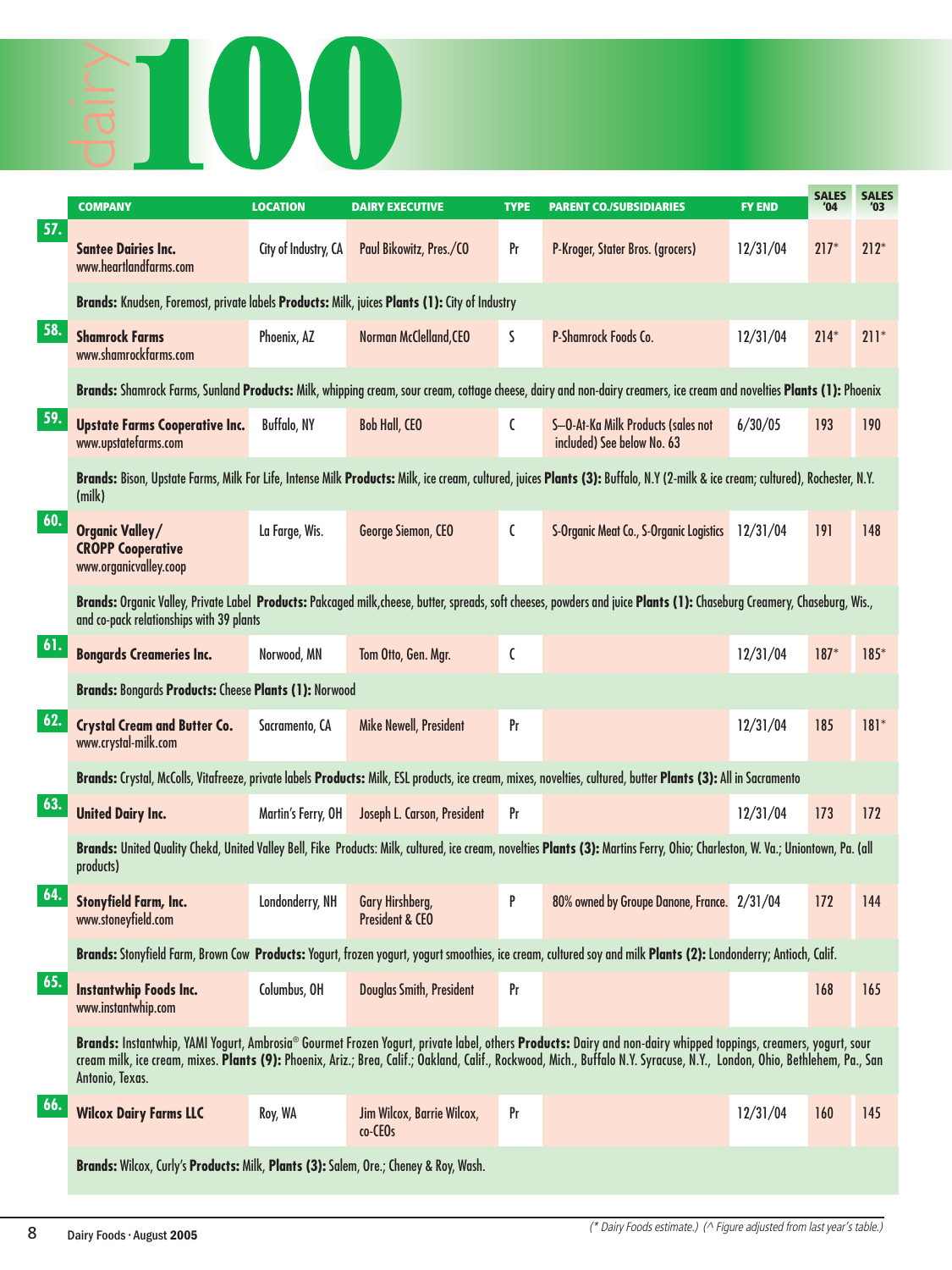

|     | <b>COMPANY</b>                                                                                                             | <b>LOCATION</b>  | <b>DAIRY EXECUTIVE</b>                                  | <b>TYPE</b> | <b>PARENT CO./SUBSIDIARIES</b>                                                                                                                                               | <b>FY END</b> | <b>SALES</b><br>'04 | <b>SALES</b><br>'03 |
|-----|----------------------------------------------------------------------------------------------------------------------------|------------------|---------------------------------------------------------|-------------|------------------------------------------------------------------------------------------------------------------------------------------------------------------------------|---------------|---------------------|---------------------|
| 67. | <b>O-At-Ka Milk Products</b><br><b>Cooperative Inc.</b><br>www.oatkamilk.com                                               | Batavia, NY      | Mac McCampbell COO                                      | S           | Affiliated with Upstate Farms Co-op,<br>Niagra Co-op, Dairylea Co-op                                                                                                         | 12/31/04      | 155                 | 150                 |
|     | Products Plants (1): Batavia                                                                                               |                  |                                                         |             | Brands: Gold Cow, Spring Farm Products: Milk, butter, condensed & dry milk products, canned evaporated milk, milk-based beverages, infant formula and other Nutritional      |               |                     |                     |
| 68. | <b>Smith Dairy Products Co.</b><br>www.smithdairy.com                                                                      | Orrville, OH     | <b>Steve Schmid, President</b>                          | Pr          |                                                                                                                                                                              | 9/30/04       | $143*$              | $140*$              |
|     | Ohio (milk, ice cream, cultured, juices, drinks)                                                                           |                  |                                                         |             | Brands: SMITH'S, Ruggles, Festival, Whale of a Pail, Moovers, Class Act Products: Milk, ice cream, cultured Plants (2): Richmond, Ind. (softserve mix, milk, UHT), Orrville, |               |                     |                     |
| 69. | Michigan Milk Producers Assn.<br>www.michiganmilk.com                                                                      | Constantine, MI  | John Dilland, Gen. Mgr.                                 | C           |                                                                                                                                                                              | 9/30/04       | 142                 | 137                 |
|     |                                                                                                                            |                  |                                                         |             | Brands: None Products: Milk, cream, butter, powder, condensed milk Plants (2): Constantine & Ovid, Mich. (all products at both locations)                                    |               |                     |                     |
| 70. | Johanna Foods Inc.<br>www.johannafoods.com                                                                                 | Flemington, NJ   | Robert Facchina, Pres./CEO                              | Pr          |                                                                                                                                                                              |               | $139*$              | $136*$              |
|     | Brands: La Yogurt, Tree Ripe, Ssips, Chiquita Coolers, Sabor Latino. Products: Cultured, juices, aseptic juices and drinks |                  |                                                         |             |                                                                                                                                                                              |               |                     |                     |
| 71. | <b>Century Foods International</b><br>www.centuryfoods.com                                                                 | Sparta, WI       | <b>Rick Halverson National</b><br><b>Sales Director</b> | Pr          |                                                                                                                                                                              | 12/31/04      | 137                 | 135                 |
|     | bars Plants (5): Arcadia, Wis., Sparta, Wis. (4 plants) (all products)                                                     |                  |                                                         |             | Brands: CenPrem, Lacey Delite, Ready Cheese, Nu-Century Whey, Isolac Products: Cheese, whey products, dry dairy ingredients, ready-to-drink and powder drinks, nutritional   |               |                     |                     |
| 72. | <b>Producers Dairy Foods</b><br>www.producersdairy.com                                                                     | Fresno, CA       | <b>Richard Shehadey, President</b>                      | Pr          |                                                                                                                                                                              | 9/30/04       | 136                 | 118                 |
|     | Brands: Producers Products: Milk, ice cream, cultured, drinks Plants (1): Fresno                                           |                  |                                                         |             |                                                                                                                                                                              |               |                     |                     |
| 73. | Anderson Erickson Dairy Co.<br>www.aedairy.com                                                                             | Des Moines, IA   | Jim Erickson, CEO                                       | Pr          |                                                                                                                                                                              | 12/31/04      | 130                 | 130                 |
|     | Brands: Anderson Erickson, AE Farms, private label Products: Milk, cultured, juices Plants (1): Des Moines                 |                  |                                                         |             |                                                                                                                                                                              |               |                     |                     |
| 74. | Guida-Seibert Dairy Co.                                                                                                    | New Britain, CT  | Al Guida, Pres./CEO                                     | Pr          |                                                                                                                                                                              | 8/31/04       | $130*$              | $129*$              |
|     | Brands: Guida's Products: Milk, ice cream, ice cream mix, cultured, juices, drinks, water Plants (1): New Britain          |                  |                                                         |             |                                                                                                                                                                              |               |                     |                     |
| 75. | <b>Clover Farms Dairy Co.</b>                                                                                              | Reading, PA      | Richard L. Hartman, Pres.                               | P           |                                                                                                                                                                              | 12/31/04      | 128                 | 115                 |
|     | Brands: Clover Farms, private labels Products: Milk, juices, teas, drinks Plants (1): Reading                              |                  |                                                         |             |                                                                                                                                                                              |               |                     |                     |
| 76. | Milkco Inc.                                                                                                                | Asheville, NC    | <b>Charles Gaither, President</b>                       | S           | <b>Ingles Markets</b>                                                                                                                                                        |               | 125                 | 120                 |
|     | Brands: Private Label Products: Milk, flavored milk, drinks, ice cream mix, water Plants (1): Asheville                    |                  |                                                         |             |                                                                                                                                                                              |               |                     |                     |
| 77. | <b>Gossner Foods Inc.</b><br>www.gossner.com                                                                               | West Logan, Utah | <b>Dolores Gossner Wheeler,</b><br>Pres./CEO            | Pr          |                                                                                                                                                                              | 9/30/04       | 125                 | 120                 |
|     |                                                                                                                            |                  |                                                         |             | Brands: Gossner Foods, High Mountain, Imperial Valley, private labels Products: Cheese, aseptic milk and drinks, whey powder. Plants (3): El Centro, Calif.; Logan, Utah (2) |               |                     |                     |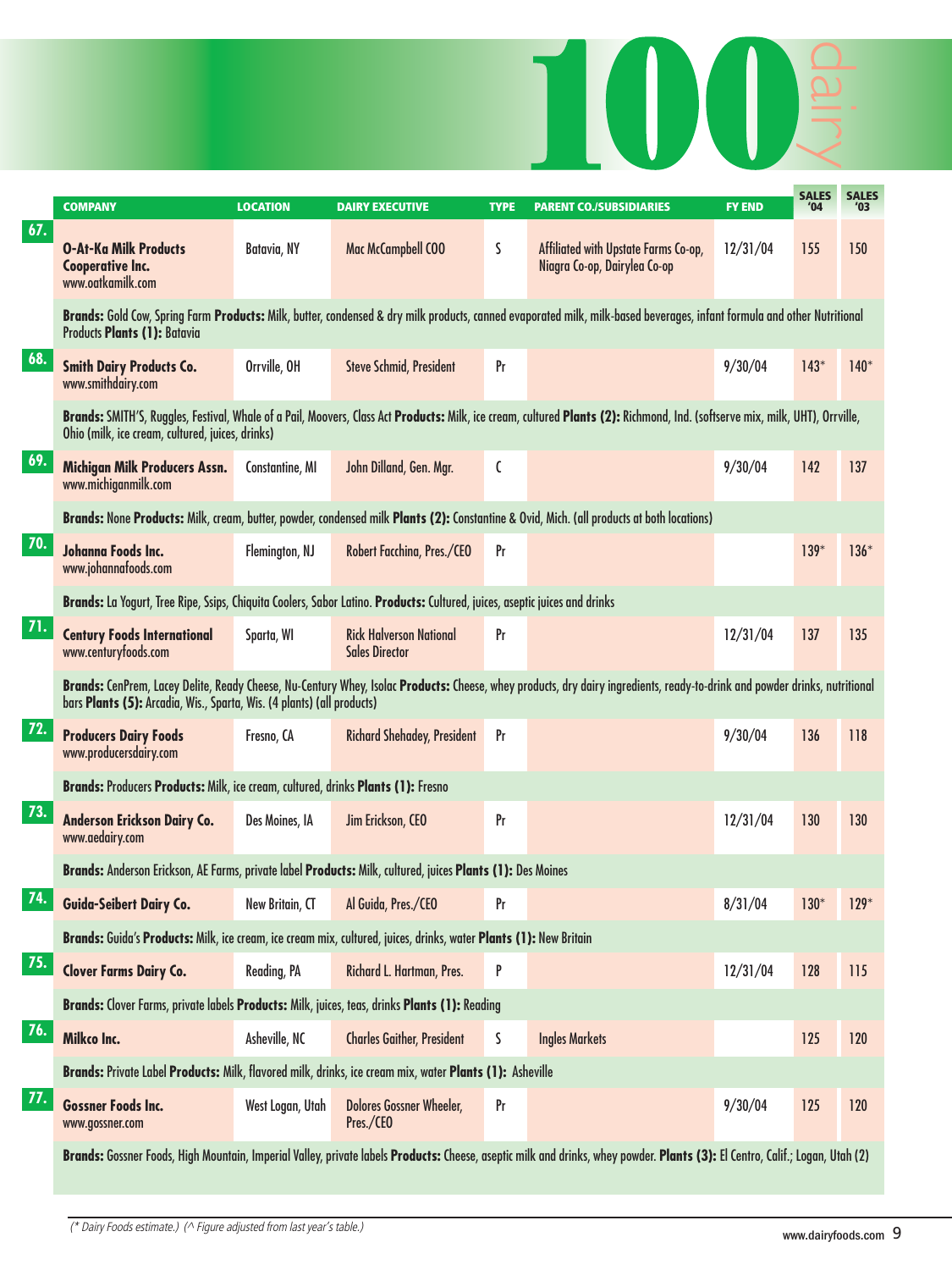

|     | <b>COMPANY</b>                                                                                                              | <b>LOCATION</b>    | <b>DAIRY EXECUTIVE</b>                            | <b>TYPE</b>    | <b>PARENT CO./SUBSIDIARIES</b>                                                                                                                                               | <b>FY END</b> | <b>SALES</b><br>'04 | <b>SALES</b><br>'03 |
|-----|-----------------------------------------------------------------------------------------------------------------------------|--------------------|---------------------------------------------------|----------------|------------------------------------------------------------------------------------------------------------------------------------------------------------------------------|---------------|---------------------|---------------------|
| 78. | <b>Bel/Kaukauna U.S.A.</b><br>www.kakunacheese.com                                                                          | Little Chute, WI   | <b>Robert Gilbert, President</b>                  | S              | <b>P-Fromageries Bel SA (France)</b>                                                                                                                                         | 12/31/04      | 119                 | 116                 |
|     | Chute, Wis. (both cheese & cheese products)                                                                                 |                    |                                                   |                | Brands: Laughing Cow, Kaukauna, Wispride, Mini Babybel, Price's Pimiento Spread, Merkts and Owl's Nest Products: Cheese, cheese spreads Plants (2): Leitchfield, Ky.; Little |               |                     |                     |
| 79. | <b>Giant Foods Inc.</b>                                                                                                     | Landover, MD       | Dave Larson, VP<br>Manuf. and Transp.             | S              | P-Ahold USA (grocery chain)                                                                                                                                                  | 12/31/04      | $117*$              | $115*$              |
|     | Brands: Super G Products: Milk, ice cream Plants (2): Landover (milk); Jessup, MD (ice cream)                               |                    |                                                   |                |                                                                                                                                                                              |               |                     |                     |
| 80. | <b>F&amp;A Dairy Products</b><br>www.fadairy.com                                                                            | Fairacres, MN      | Jeff Terranova, Pres.                             | Pr             |                                                                                                                                                                              | 12/31/04      | 112                 | 110                 |
|     | Products: Cheese Plants (2): Las Cruces, N.M.; Dresser, Wis. (both cheese)                                                  |                    |                                                   |                |                                                                                                                                                                              |               |                     |                     |
| 81. | <b>Brewster Dairy Inc.</b><br>www.brewstercheese.com                                                                        | Brewster, OH       | Fritz Leeman, President                           | Pr             |                                                                                                                                                                              |               | $105*$              | $105*$              |
|     | Brands: Amish Classics Products: Cheese Plants (2): Stockton, Ill., Brewster, Ohio (both cheese)                            |                    |                                                   |                |                                                                                                                                                                              |               |                     |                     |
| 82. | <b>Cass-Clay Creamery Inc.</b><br>www.cassclay.com                                                                          | Fargo, ND          | Keith Pagel, President                            | Pr             |                                                                                                                                                                              | 12/31/04      | $102*$              | $100*$              |
|     |                                                                                                                             |                    |                                                   |                | Brands: Cass-Clay Products: Cheese, ice cream, cultured, milk Plants (3): Fargo, N.D. (milk, butter, ice cream, cheese, cultured); Mandan, N.D. (milk); Hoven, S.D. (cheese) |               |                     |                     |
| 83. | <b>Braum's Ice Cream Co.</b>                                                                                                | Oklahoma City, OK  | William H. Braum,<br><b>Owner &amp; President</b> | S.             | P-W. H. Braum Inc. (Main business is<br>dairy stores/restaurants)                                                                                                            |               | $100*$              | $100*$              |
|     | Brands: Braum's Products: Milk, ice cream, novelties, cultured Plants (1): Tuttle, Okla. (all products)                     |                    |                                                   |                |                                                                                                                                                                              |               |                     |                     |
| 84. | <b>Bareman Dairy Inc.</b>                                                                                                   | Holland, MI        | <b>Stan Bareman, President</b>                    | Pr             |                                                                                                                                                                              | 9/30/04       | 98                  | 97                  |
|     | Products: Milk, ice cream, novelties, cultured, juices, drinks Plants (1): Holland                                          |                    |                                                   |                |                                                                                                                                                                              |               |                     |                     |
| 85. | <b>Oakhurst Dairy</b><br>www.oakhurtsdairy.com                                                                              | <b>Portland ME</b> | <b>Stanley Bennett, President</b>                 | Pr             |                                                                                                                                                                              | 12/31/04      | 96                  | 85                  |
|     | Brands: Oakhurst Products: Milk, cream, cultured, juices, and drinks Plants (1): Portland                                   |                    |                                                   |                |                                                                                                                                                                              |               |                     |                     |
| 86. | <b>Schneider's Dairy</b><br>www.schneidersdairy.com                                                                         | Pittsburgh, PA     | William Schneider, pres.                          | Pr             |                                                                                                                                                                              | 3/31/04       | 94                  | 92                  |
|     | Brands: Schneider Valley Farm, Mong Products: Milk, cheese, drinks, ice cream mix                                           |                    |                                                   |                |                                                                                                                                                                              |               |                     |                     |
| 87. | <b>United Dairy Farmers Inc.</b><br>www.udfinc.com                                                                          | Cincinnati OH      | A. Bradford Lindner CEO,                          | Pr             |                                                                                                                                                                              | 12/31/04      | $93*$               | $93*$               |
|     |                                                                                                                             |                    |                                                   |                | Brands: United Dairy Farmers, Home Made Brand, Krazy Kreams, Micro Shake Products: Milk, ice cream, novelties, cultured Plants (1): Cincinnati                               |               |                     |                     |
| 88. | <b>Dietrich's Milk Products Inc.</b><br>www.dietrichsmilk.com                                                               | Reading, PA        | Thomas W. Dietrich, Pres./CEO Pr                  |                |                                                                                                                                                                              | 12/31/04      | $91*$               | $90*$               |
|     | Products: Powder, cream, skim milk, non-dairy dry whey, lactose Plants (2): Middlebury Center & Reading, Pa. (all products) |                    |                                                   |                |                                                                                                                                                                              |               |                     |                     |
| 89. | <b>Hershey Creamery Co.</b><br>www.hersheysicecream.com                                                                     | Harrisburg, PA     | George Hugh Holder, Pres.                         | P <sub>U</sub> |                                                                                                                                                                              | 12/31/04      | 89                  | 89                  |
|     | Products: Ice cream, novelties Plants (1): Harrisburg                                                                       |                    |                                                   |                |                                                                                                                                                                              |               |                     |                     |